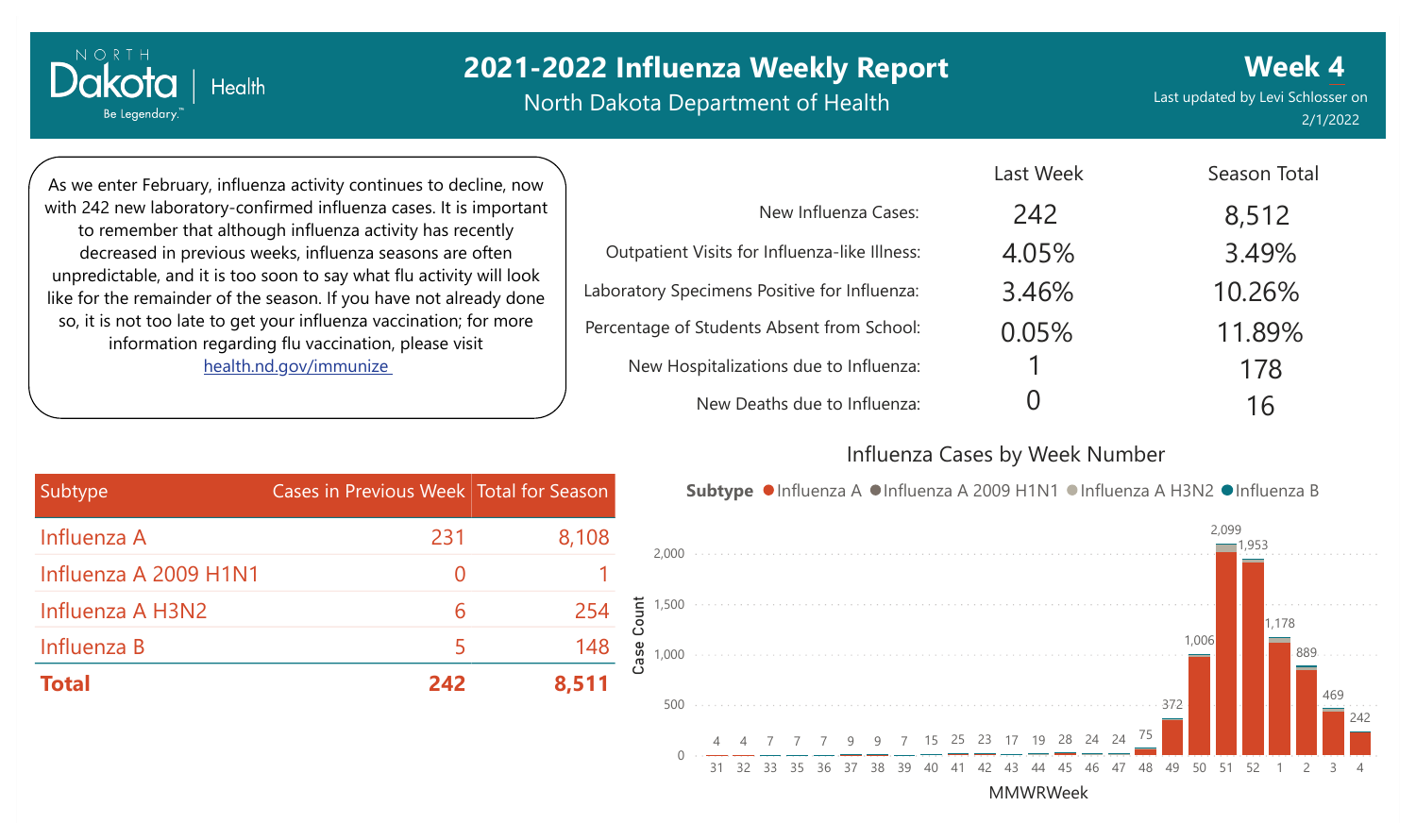

### **2021-2022 Influenza Weekly Report** North Dakota Department of Health

**Week 4** Last updated by Levi Schlosser on 2/1/2022

Laboratory-confirmed influenza is a reportable disease in North Dakota. Influenza "cases" include people that have tested positive for influenza in a healthcare setting. It does not include people with influenza who did not seek healthcare, or were diagnosed without a lab test, which is common. The true number of people in North Dakota is underrepresented, but case data allows us where influenza is circulating and in what populations. It also provides context regarding how the current season compares with previous seasons. Find more information about cases on ndflu.com

Influenza Cases by Gender





Total Influenza Cases by County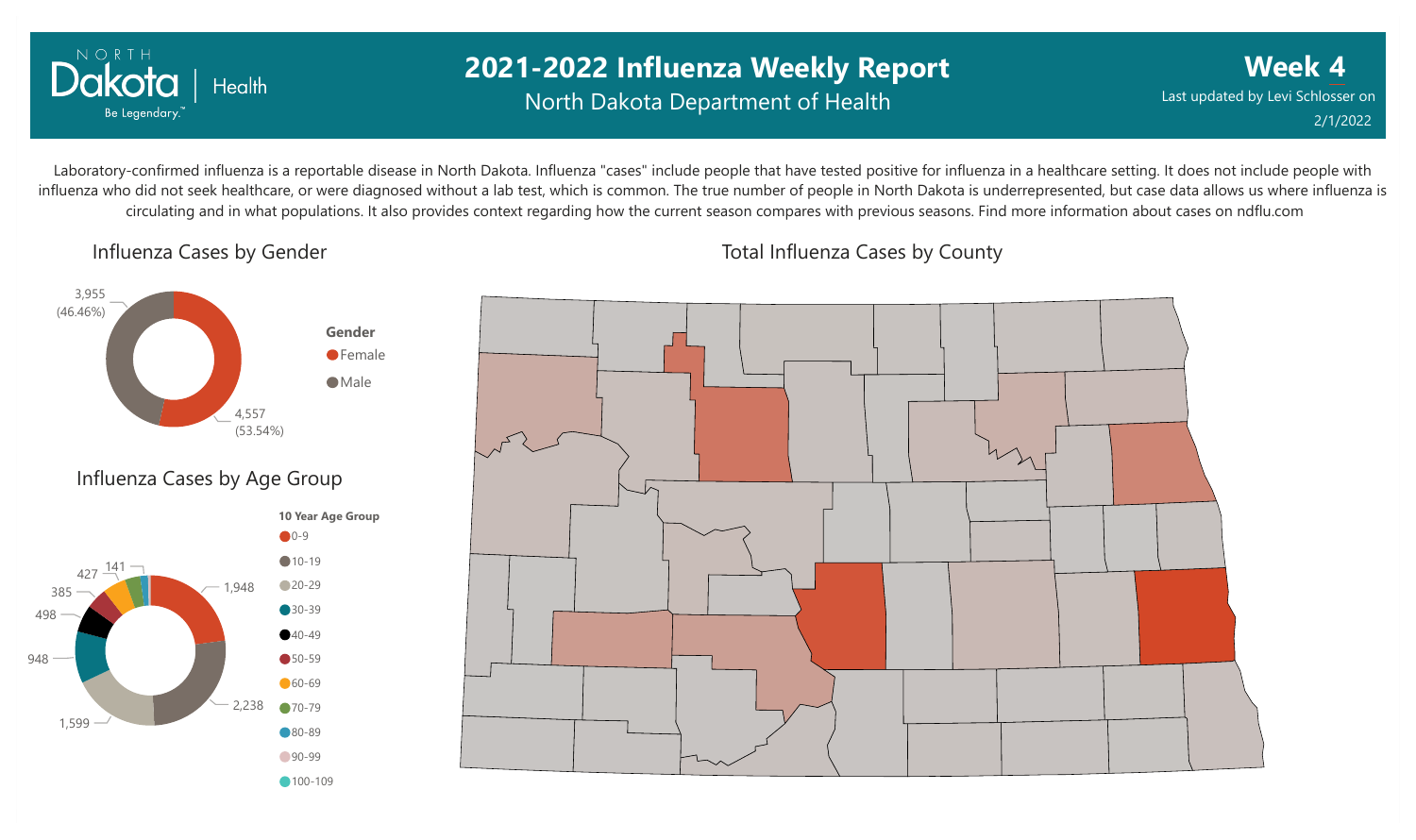

New Weekly Hospitalizations

Total Hospitalizations for Season

Flu Deaths

Pneumonia/Flu Deaths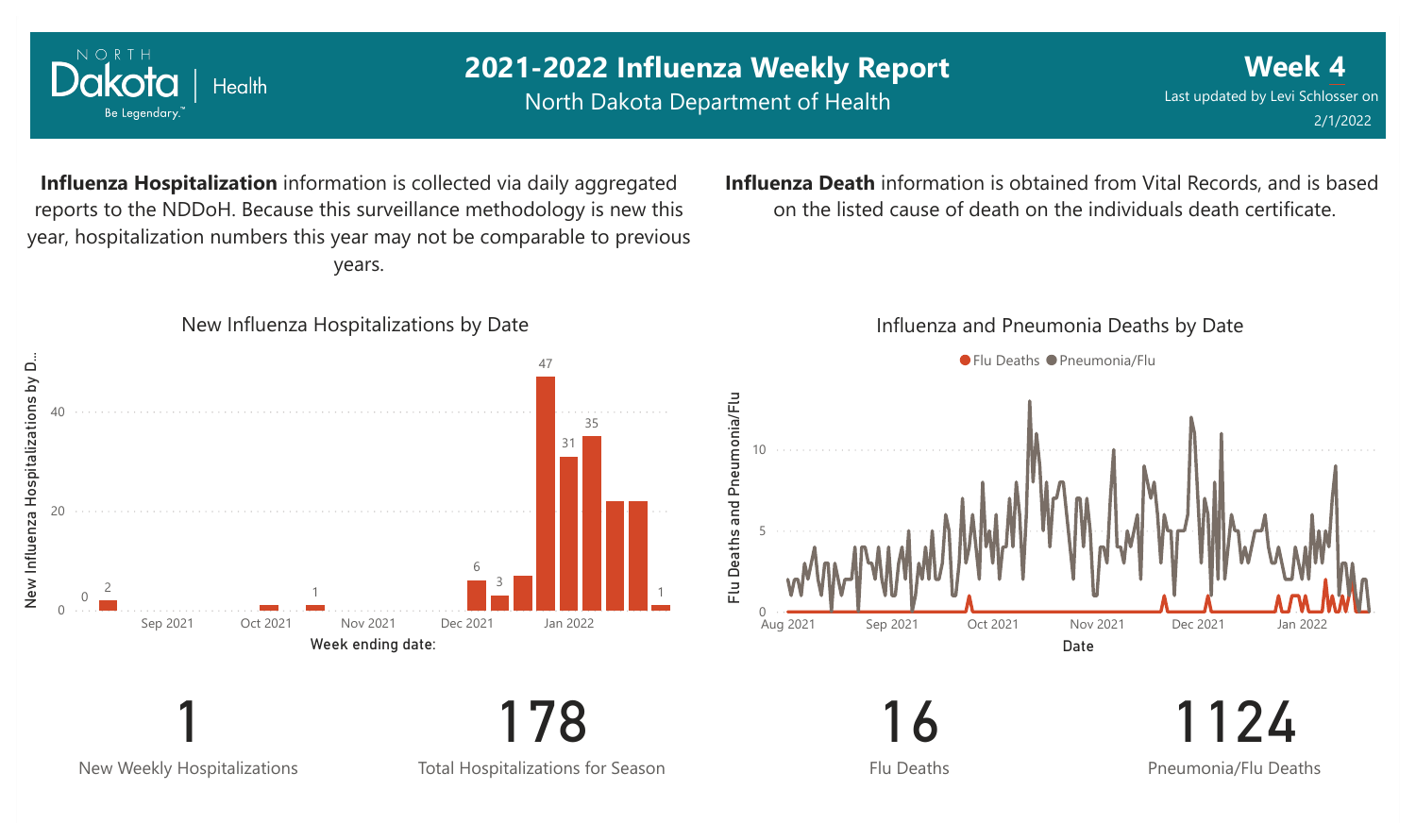

North Dakota Department of Health

**Week 4** Last updated by Levi Schlosser on 2/1/2022

**Outpatient Influenza-like Illness (ILI)** The NDDoH participates in the national U.S. Outpatient Influenza-like Illness Surveillance Network (ILINet). Data from participating outpatient providers in north Dakota are pooled to create a state-wide estimate for the weekly percent of healthcare visists due to influenza-like illness (ILI). Patients presenting with a fever of 100 degrees or greater AND a cough and/or sore throat are considered to have ILI. For more information [on state and national ILINet data, see FluView](http://fluview%20interactive/)

Interactive



| <b>Week Ending Date:</b><br><b>A</b> | Total # of Patients Seen for Any Reason Percent ILI |       |
|--------------------------------------|-----------------------------------------------------|-------|
| Saturday, December 25, 2021          | 4,292                                               | 7.55% |
| Saturday, January 01, 2022           | 7,140                                               | 8.28% |
| Saturday, January 08, 2022           | 536                                                 | 8.21% |
| Saturday, January 15, 2022           | 4,014                                               | 5.88% |
| Saturday, January 22, 2022           | 3,711                                               | 5.12% |
| Saturday, January 29, 2022           | 2,368                                               | 4.05% |
| <b>Total</b>                         | 22,061                                              | 6.71% |

**Sentinel Laboratory Data** The NDDoH receives influenza and RSV testing data from participating sentinel laboratories across the state. The total number of positive tests and the total number of tests conducted are reported and used to create a state-wide percent positivity statistic. For influenza, percent positivity of 10% or greater indicates 'season level' influenza activity.



| Week ending date:           | Total # of Specimens Tested Flu Positivity RSV Positivity |        |        |
|-----------------------------|-----------------------------------------------------------|--------|--------|
| Saturday, December 25, 2021 | 2,564                                                     | 28.59% | 5.76%  |
| Saturday, January 01, 2022  | 3,226                                                     | 24.21% | 11.69% |
| Saturday, January 08, 2022  | 5,259                                                     | 10.76% | 1.21%  |
| Saturday, January 15, 2022  | 5,441                                                     | 7.28%  | 1.58%  |
| Saturday, January 22, 2022  | 3,525                                                     | 5.90%  | 1.35%  |
| Saturday, January 29, 2022  | 1,184                                                     | 3.46%  | 1.92%  |
| <b>Total</b>                | 21,199                                                    | 12.85% | 3.03%  |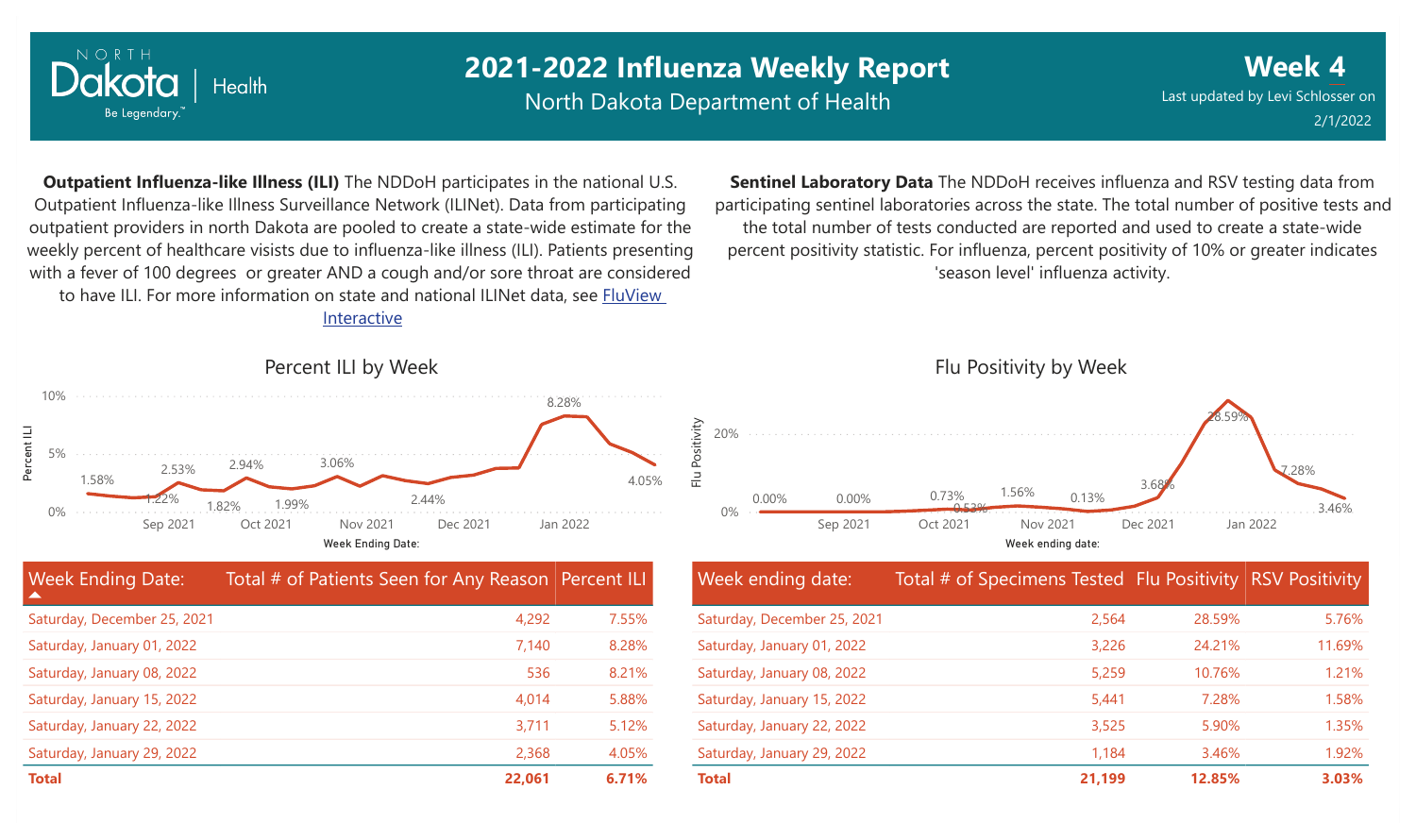

### **2021-2022 Influenza Weekly Report** North Dakota Department of Health

During the influenza season, increases in the **school absenteeism** data cab be used as an early indicator for influenza circulation. The NDDoH received absenteeism data from a majority of schools in the state. Data here include absences for all reasons.



| <b>Week End Date</b>       | <b>Total Enrollment Percent Absent</b> |        |
|----------------------------|----------------------------------------|--------|
| Saturday, January 01, 2022 | 4,988                                  | 0.42%  |
| Saturday, January 08, 2022 | 124,624                                | 18.08% |
| Saturday, January 15, 2022 | 123,553                                | 0.55%  |
| Saturday, January 22, 2022 | 124,120                                | 0.14%  |
| Saturday, January 29, 2022 | 124,452                                | 0.05%  |

During the influenza season, **influenza outbreaks** are common anywhere people gather, including schools, child care centers, long-term care facilities, and health care facilities. Outbreaks of influenza or influenza-like illness may be reported to the NDDoH. The following outbreaks have been reported this season.



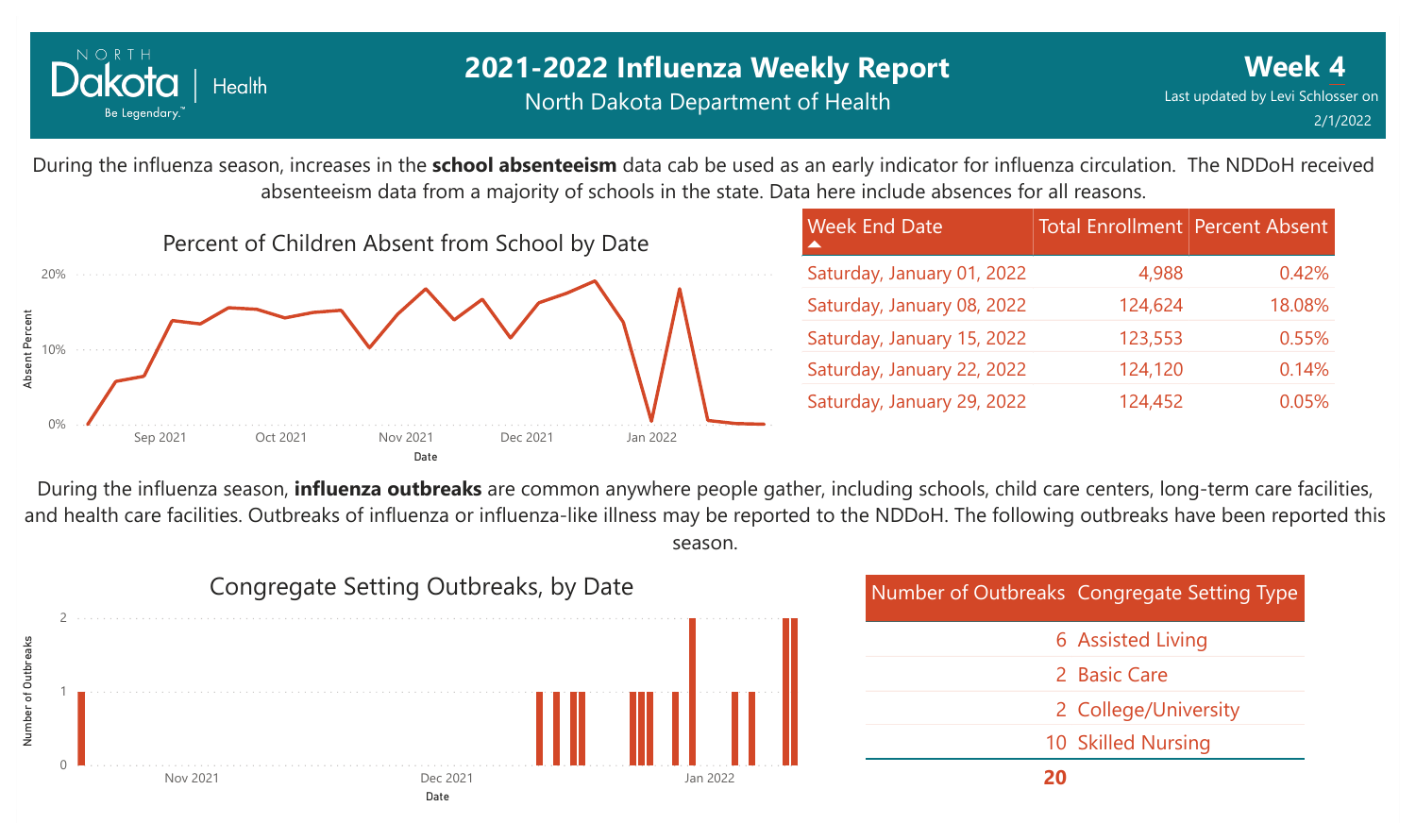

### **2021-2022 Influenza Weekly Report** North Dakota Department of Health

**Week 4** Last updated by Levi Schlosser on 2/1/2022

Statewide Doses Administered

**Influenza vaccine doses administered** data from the North Dakota Immunization Information System (NDIIS) includes all administered doses of flu vaccine documented in the NDIIS to records with a North Dakota address. Adult immunizations do not have to be reported to the NDIIS so there may be more influenza vaccine doses being administered that are not reported to the NDIIS. Age groups are determined base on age at time of vaccination.



### Doses Administered by Age Group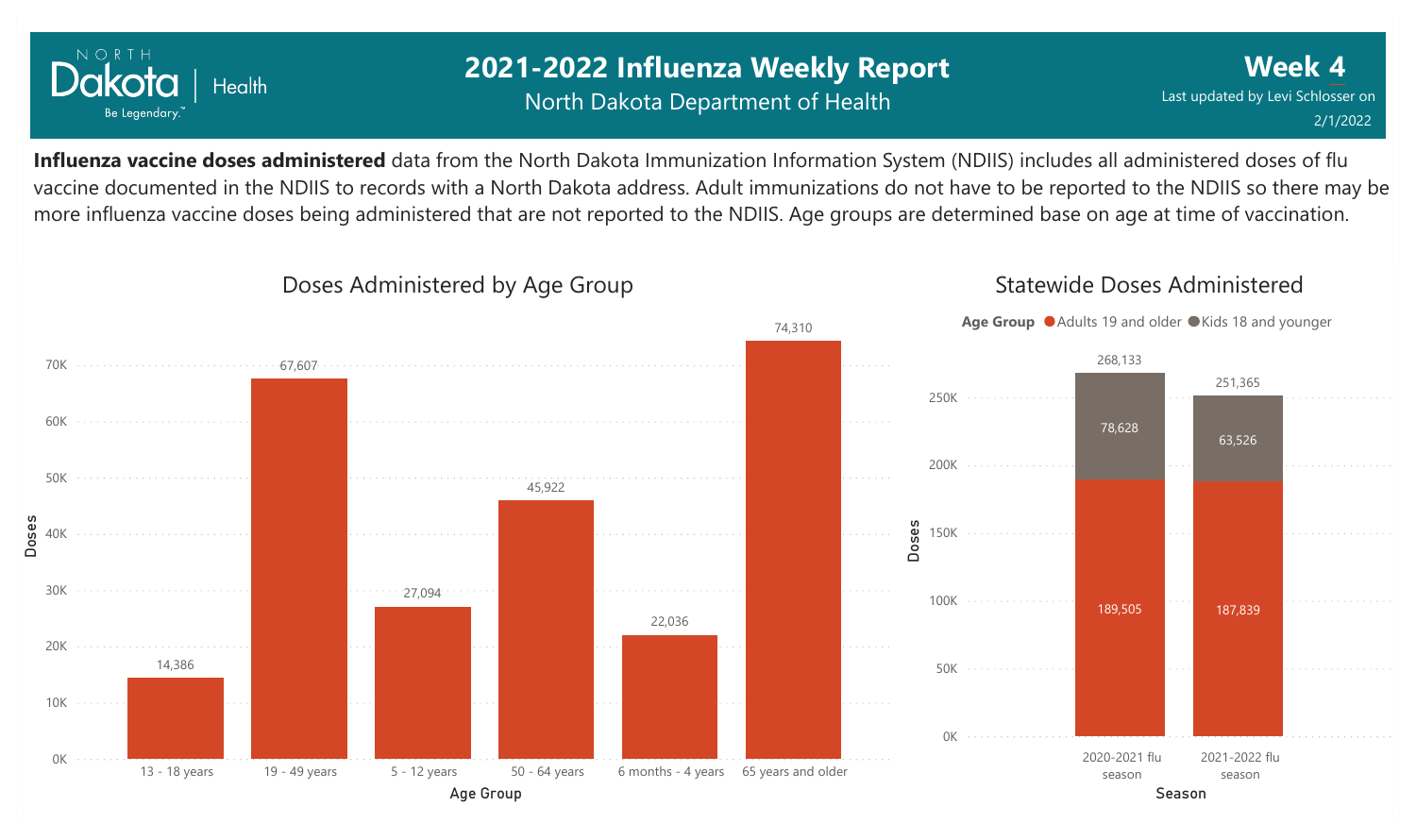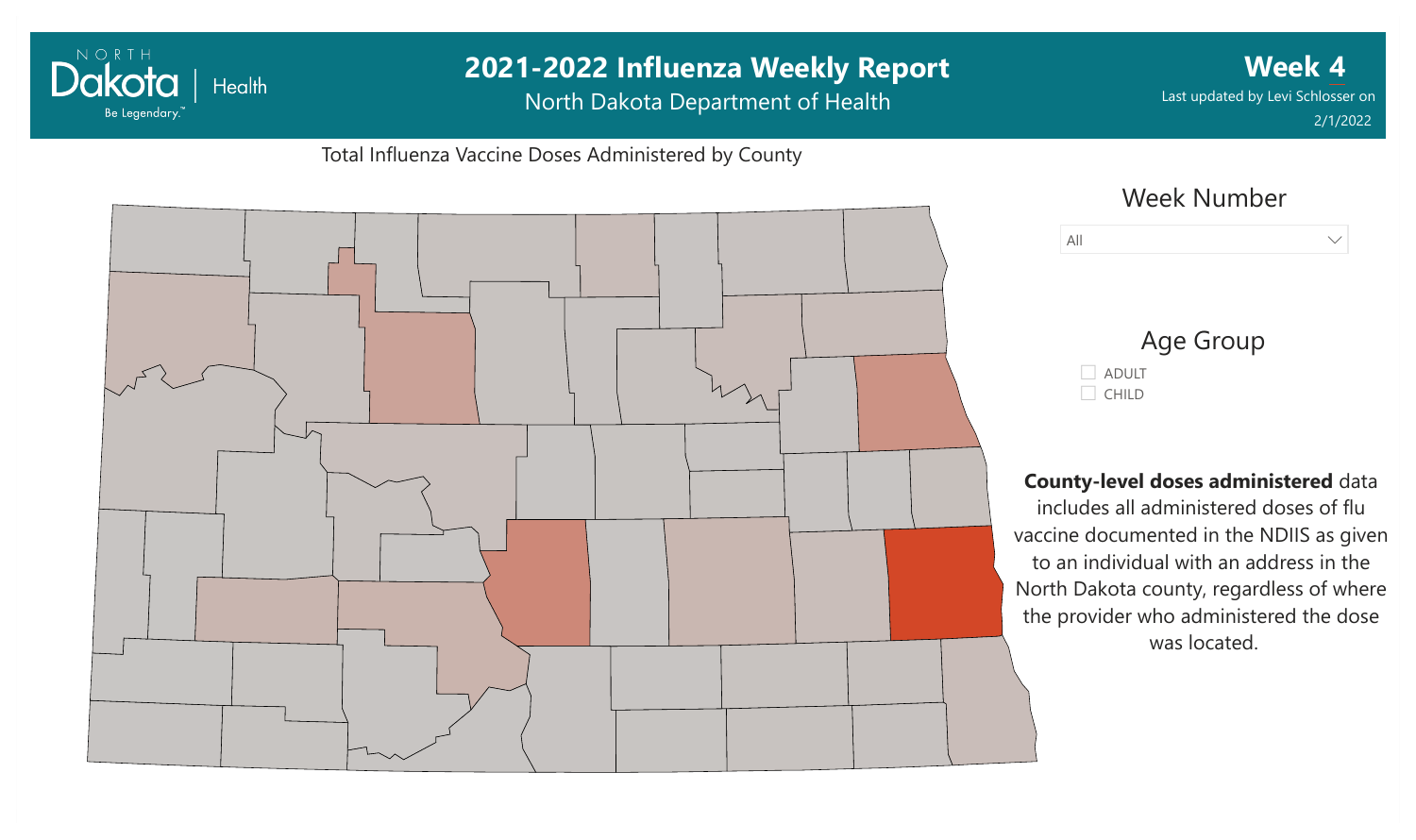North Dakota Department of Health



NORTH

Dakota

Be Legendary.

**Health** 

have a North Dakota address.

NDIIS so adult coverage rates may be higher.



## 0% Season 2020-2021 flu season 2021-2022 flu season 0% Season 2020-2021 flu season 2021-2022 flu season 28.90% 33.07%